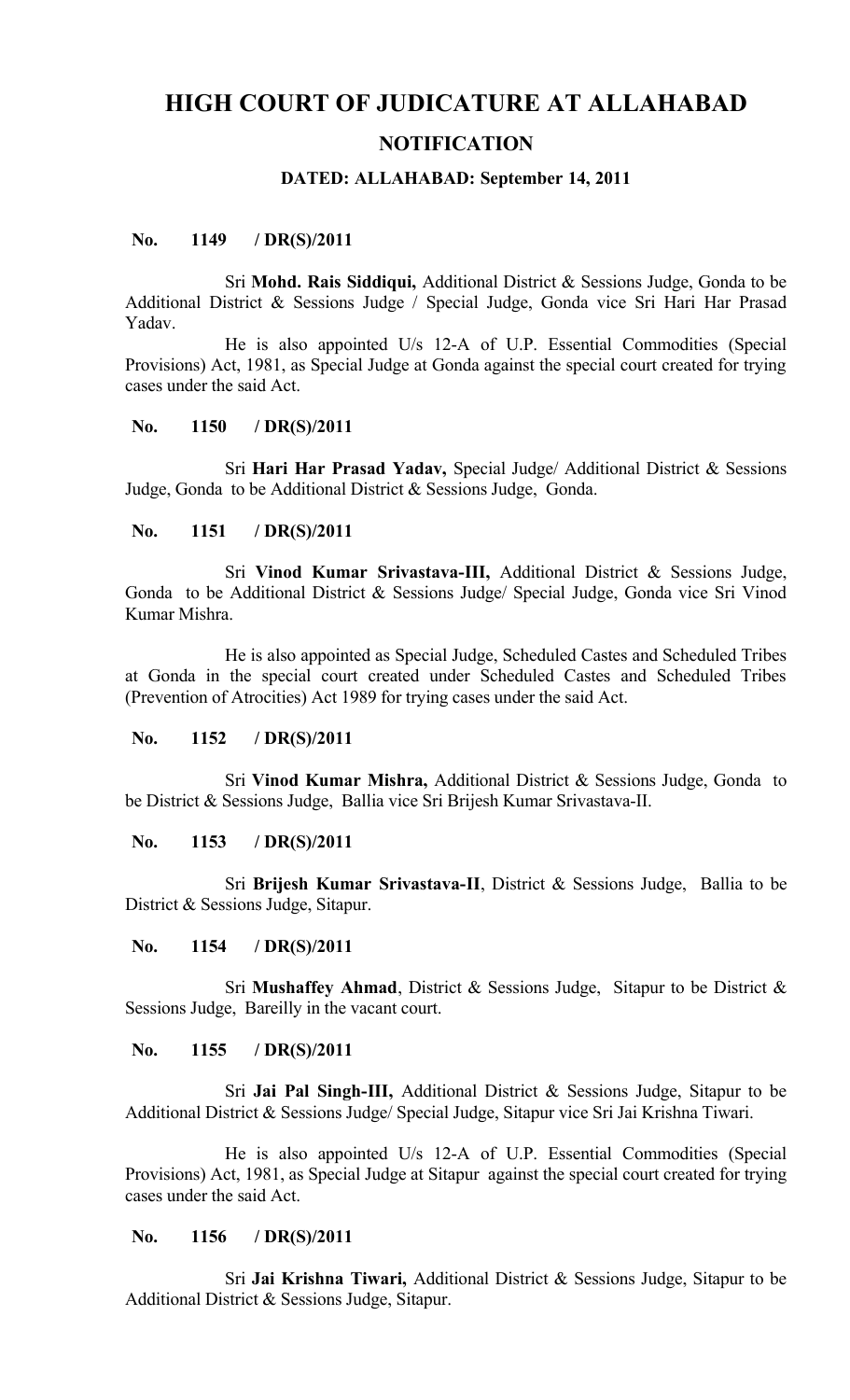# **No. 1157 / DR(S)/2011**

Sri **Brijesh Chandra Saxena,** Additional District & Sessions Judge, Sitapur to be District & Sessions Judge, Jalaun at Orai vice Sri Gopal Singh Chandel.

# **No. 1158 / DR(S)/2011**

Sri **Gopal Singh Chandel**, District & Sessions Judge, Jalaun at Orai to be District & Sessions Judge, Hardoi vice Sri Om Prakash Verma-II.

# **No. 1159 / DR(S)/2011**

Sri **Om Prakash Verma-II**, District & Sessions Judge, Hardoi to be District & Sessions Judge, Kanpur Nagar in the vacant court.

# **No. 1160 / DR(S)/2011**

Sri **Rama Kant Mishra,** Additional District & Sessions Judge, Varanasi to be Special Judge, Anti-Corruption (UPSEB), Varanasi vice Gaurav Kumar Srivastava.

# **No. 1161 / DR(S)/2011**

Sri **Gaurav Kumar Srivastava,** Special Judge, Anti-Corruption (UPSEB), Varanasi to be Additional District & Sessions Judge, Varanasi.

# **No. 1162 / DR(S)/2011**

Smt. **Prem Kala Singh,** Additional District & Sessions Judge, Varanasi to be Additional District & Sessions Judge/ Special Judge, Varanasi vice Sri Ram Krishna Gautam.

She is also appointed U/s 12-A of U.P. Essential Commodities (Special Provisions) Act, 1981, as Special Judge at Varanasi against the special court created for trying cases under the said Act.

## **No. 1163 / DR(S)/2011**

Sri **Ram Krishna Gautam,** Special Judge/ Additional District & Sessions Judge, Varanasi to be Additional District & Sessions Judge, Varanasi.

# **No. 1164 / DR(S)/2011**

Sri **Krishna Pratap Singh,** Additional District & Sessions Judge, Varanasi to be Additional District & Sessions Judge/ Special Judge, Varanasi vice Sri Vindhyachal Prasad Srivastava.

He is also appointed as Special Judge, Scheduled Castes and Scheduled Tribes at Varanasi in the special court created under Scheduled Castes and Scheduled Tribes (Prevention of Atrocities) Act 1989 for trying cases under the said Act.

#### **No. 1165 / DR(S)/2011**

Sri **Vindhyachal Prasad Srivastava,** Special Judge/ Additional District & Sessions Judge, Varanasi to be Additional District & Sessions Judge, Varanasi.

# **No. 1166 / DR(S)/2011**

Sri **Dinesh Kumar (Srivastava),** Additional District & Sessions Judge, Varanasi to be District & Sessions Judge, Banda vice Sri Ashok Kumar-VIII.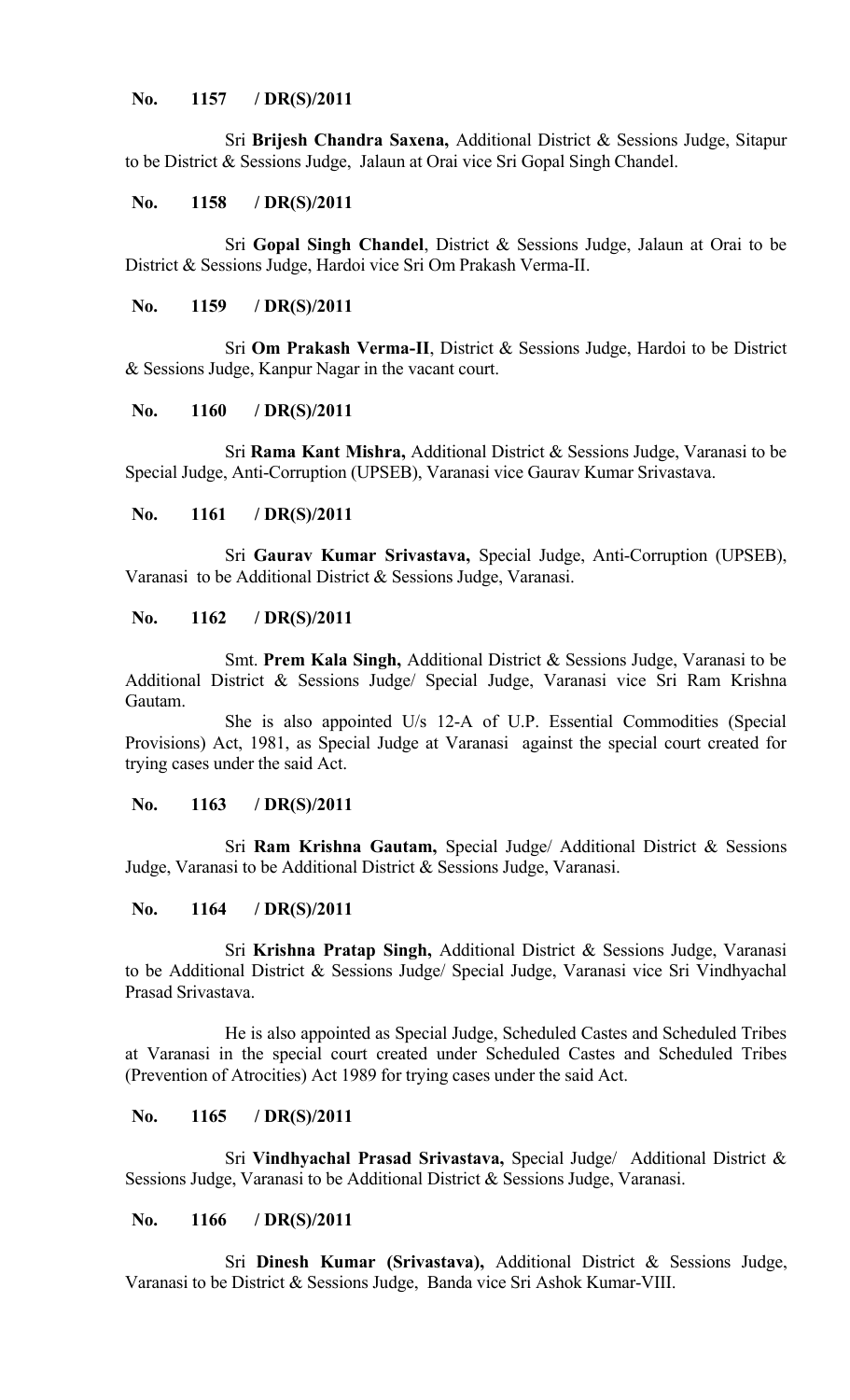# **No. 1167 / DR(S)/2011**

Sri **Ashok Kumar-VIII**, District & Sessions Judge, Banda to be District & Sessions Judge, Mainpuri vice Smt. Vijay Lakshmi.

## **No. 1168 / DR(S)/2011**

Smt. **Vijay Lakshmi**, District & Sessions Judge, Mainpuri to be District & Sessions Judge, Sultanpur vice Sri Harbans Kumar Saxena.

# **No. 1169 / DR(S)/2011**

Sri **Harbansh Kumar Saxena**, District & Sessions Judge, Sultanpur to be District & Sessions Judge, Aligarh vice Sri Anil Kumar Srivastava-III.

#### **No. 1170 / DR(S)/2011**

Sri **Anil Kumar Srivastava-III**, District & Sessions Judge, Aligarh to be District & Sessions Judge, Gorakhpur vice Sri Shashi Kant.

# **No. 1171 / DR(S)/2011**

Sri **Shashi Kant**, District & Sessions Judge, Gorakhpur to be Special Officer (Vigilance), High Court of Judicature at Allahabad.

## **No. 1172 / DR(S)/2011**

On reversion to the regular line, Sri **Pramod Kumar Srivastava-I,** Registrar (Confidential), High Court of Judicature at Allahabad to be District & Sessions Judge, Baghpat vice Sri Bharat Bhushan.

## **No. 1173 / DR(S)/2011**

Sri **Bharat Bhushan**, District & Sessions Judge, Baghpat to be District & Sessions Judge, Moradabad in the vacant court.

# **No. 1174 / DR(S)/2011**

Sri **Vinod Kumar Singh Rathore,** Additional District & Sessions Judge, Hardoi to be Additional District & Sessions Judge/ Special Judge, Hardoi vice Sri Bhopal Singh.

He is also appointed U/s 12-A of U.P. Essential Commodities (Special Provisions) Act, 1981, as Special Judge at Hardoi against the special court created for trying cases under the said Act.

## **No. 1175 / DR(S)/2011**

Sri **Bhopal Singh,** Special Judge/ Additional District & Sessions Judge, Hardoi to be Additional District & Sessions Judge, Hardoi.

#### **No. 1176 / DR(S)/2011**

Sri **Hira Lal Verma,** Additional District & Sessions Judge, Hardoi to be Additional District & Sessions Judge/ Special Judge, Hardoi vice Sri Ashok Kumar Tiwari.

He is also appointed as Special Judge, Scheduled Castes and Scheduled Tribes at Hardoi in the special court created under Scheduled Castes and Scheduled Tribes (Prevention of Atrocities) Act 1989 for trying cases under the said Act.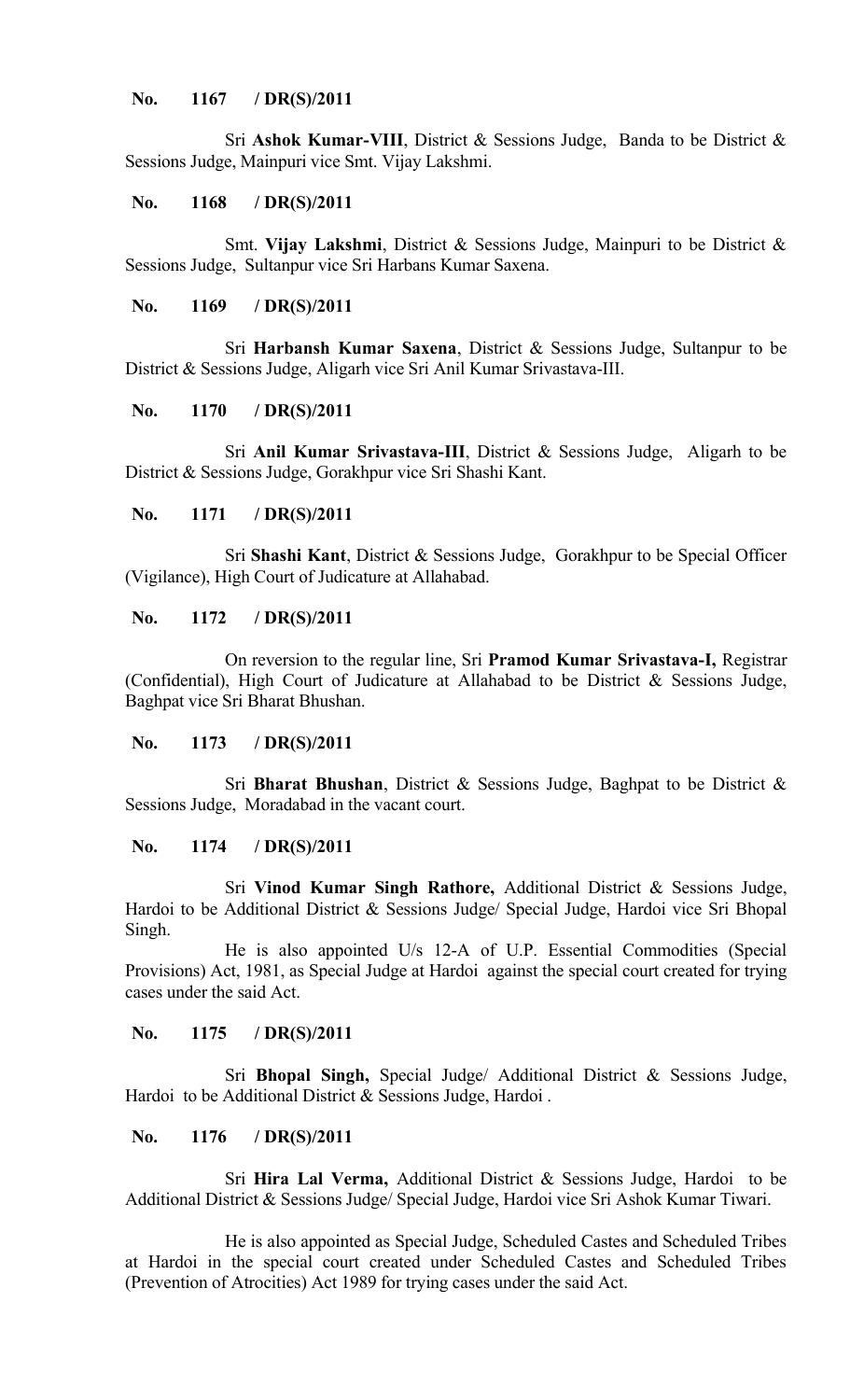# **No. 1177 / DR(S)/2011**

Sri **Ashok Kumar Tiwari,** Special Judge/ Additional District & Sessions Judge, Hardoi to be Additional District & Sessions Judge, Hardoi

#### **No. 1178 / DR(S)/2011**

Sri **Jai Jai Ram (Pandey),** Additional District & Sessions Judge, Varanasi to be District & Sessions Judge, Balrampur in the vacant court.

# **No. 1179 / DR(S)/2011**

Sri **Umesh Kumar Singh,** Additional District & Sessions Judge, Bahraich to be Additional District & Sessions Judge/ Special Judge, Bahraich. vice Sri Ashok Kumar Singh.

He is also appointed U/s 12-A of U.P. Essential Commodities (Special Provisions) Act, 1981, as Special Judge at Bahraich against the special court created for trying cases under the said Act.

# **No. 1180 / DR(S)/2011**

Sri **Ashok Kumar Singh,** Special Judge/ Additional District & Sessions Judge, Bahraich to be Additional District & Sessions Judge, Bahraich.

# **No. 1181 / DR(S)/2011**

Sri **Ramesh Chandra-III,** Additional District & Sessions Judge, Bahraich to be Additional District & Sessions Judge/ Special Judge, Bahraich vice Sri Ramesh Tiwari.

He is also appointed as Special Judge, Scheduled Castes and Scheduled Tribes at Bahraich in the special court created under Scheduled Castes and Scheduled Tribes (Prevention of Atrocities) Act 1989 for trying cases under the said Act.

# **No. 1182 / DR(S)/2011**

Sri **Ramesh Tiwari,** Special Judge/ Additional District & Sessions Judge, Bahraich to be Additional District & Sessions Judge, Bahraich.

## **No. 1183 / DR(S)/2011**

Sri **Shyam Vinod,** Additional District & Sessions Judge, Bahraich to be District & Sessions Judge, Kushinagar at Padrauna vice Sri Raj Vir Sharma.

### **No. 1184 / DR(S)/2011**

Sri **Raj Vir Sharma**, District & Sessions Judge, Kushingar at Padrauna to be District & Sessions Judge, Gonda vice Sri Ram Briksh Yadav.

#### **No. 1185 / DR(S)/2011**

Sri **Ram Briksh Yadav**, District & Sessions Judge, Gonda to be District & Sessions Judge, Faizabad vice Sri Dina Nath-II.

# **No. 1186 / DR(S)/2011**

Sri **Dina Nath-II**, District & Sessions Judge, Faizabad to be District & Sessions Judge, Azamgarh vice Sri Chhote Lal.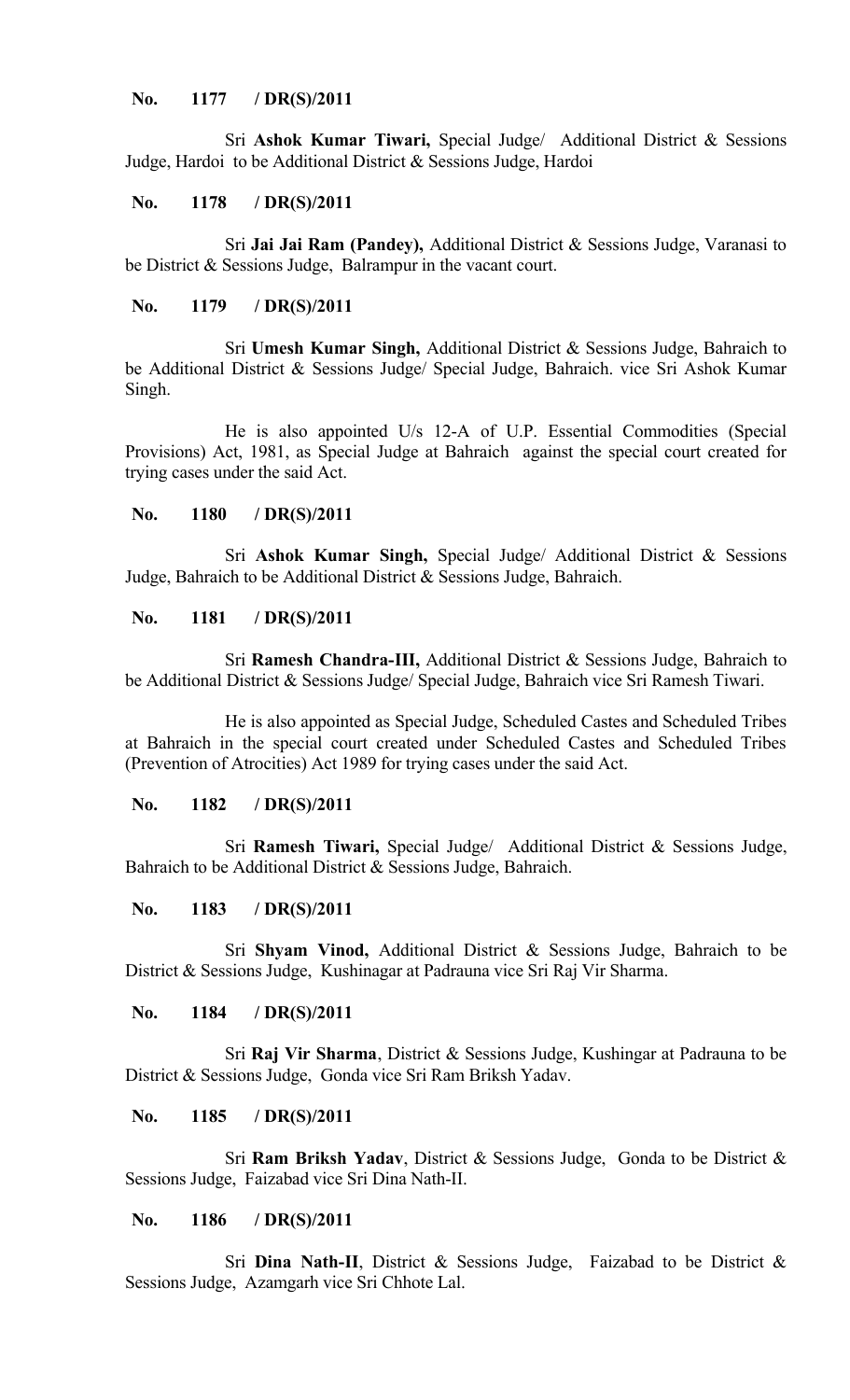# **No. 1187 / DR(S)/2011**

Sri **Chhote Lal**, District & Sessions Judge, Azamgarh to be District & Sessions Judge, Jhansi vice Sri Bachchoo Lal.

#### **No. 1188 / DR(S)/2011**

Sri **Bachchoo Lal**, District & Sessions Judge, Jhansi to be District & Sessions Judge, Meerut in the vacant court.

## **No. 1189 / DR(S)/2011**

On reversion to the regular line, Sri **Raghvendra Kumar,** Officer on Special Duty, High Court of Judicature at Allahabad, Lucknow Bench, Lucknow to be District & Sessions Judge, Ambedkarnagar at Akbarpur vice Sri Harshu Dayal Srivastava.

# **No. 1190 / DR(S)/2011**

Sri **Harshu Dayal Srivastava**, District & Sessions Judge, Ambedkarnagar at Akbarpur to be District & Sessions Judge, Rae- bareli vice Sri Zaki Ullah Khan.

# **No. 1191 / DR(S)/2011**

Sri **Zaki Ullah Khan**, District & Sessions Judge, Rae-bareili to be District & Sessions Judge, Agra in the vacant court.

#### **No. 1192 / DR(S)/2011**

Sri **Satendra Singh,** Additional District & Sessions Judge, Saharanpur to be Additional District & Sessions Judge/ Special Judge, Saharanpur vice Sri Deo Kant Tyagi.

He is also appointed U/s 12-A of U.P. Essential Commodities (Special Provisions) Act, 1981, as Special Judge at Saharanpur against the special court created for trying cases under the said Act.

#### **No. 1193 / DR(S)/2011**

Sri **Deo Kant Tyagi,** Special Judge/ Additional District & Sessions Judge, Saharanpur to be Additional District & Sessions Judge, Saharanpur.

# **No. 1194 / DR(S)/2011**

Sri **Abhai Kumar Gupta,** Additional District & Sessions Judge, Jhansi to be District & Sessions Judge, Kannauj vice Sri Ram Autar Kaushik.

# **No. 1195 / DR(S)/2011**

Sri **Ram Autar Kaushik**, District & Sessions Judge, Kannauj to be District & Sessions Judge, Pilibhit vice Sri Anil Kumar Sharma.

# **No. 1196 / DR(S)/2011**

Sri **Anil Kumar Sharma**, District & Sessions Judge, Pilibhit to be District & Sessions Judge, Ghaziabad in the vacant court.

#### **No. 1197 / DR(S)/2011**

Sri **Dileep Singh,** Additional District & Sessions Judge, Agra to be Additional District & Sessions Judge/ Special Judge, Agra vice Sri Mohd. Iqbal.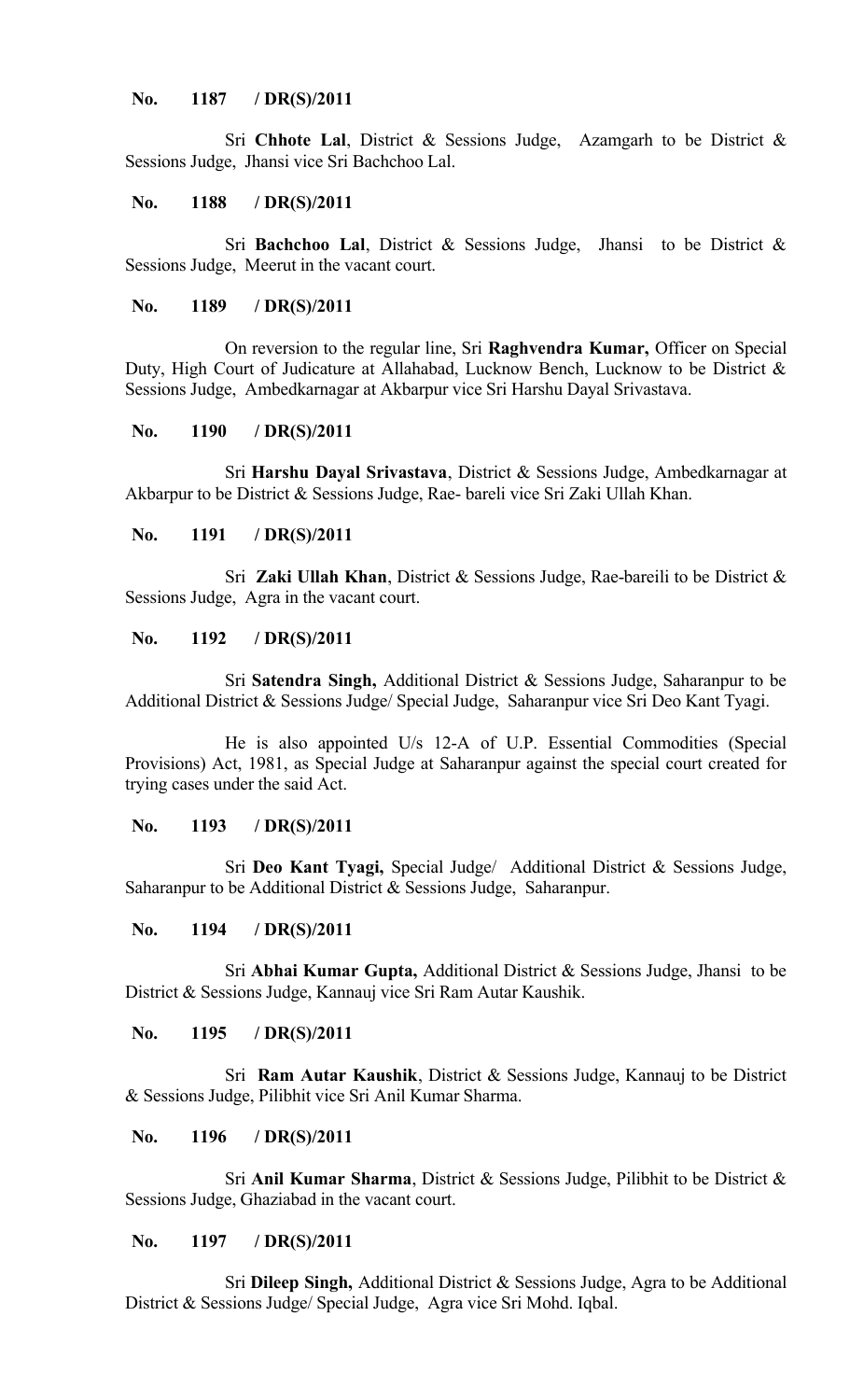He is also appointed U/s 12-A of U.P. Essential Commodities (Special Provisions) Act, 1981, as Special Judge at Agra against the special court created for trying cases under the said Act.

# **No. 1198 / DR(S)/2011**

Sri **Mohd. Iqbal,** Special Judge/ Additional District & Sessions Judge, Agra to be Additional District & Sessions Judge/ Special Judge, Agra vice Sri Rajan Singh Sachan.

He is also appointed U/s 5(2) of U.P. Dacoity Affected Areas Act 1983 as Special Judge at Agra against the special court created for trying cases under the said Act.

# **No. 1199 / DR(S)/2011**

Sri **Rajan Singh Sachan,** Special Judge/ Additional District & Sessions Judge, Agra to be Additional District & Sessions Judge/ Special Judge, Agra vice Sri Chheda Lal Verma.

He is also appointed as Special Judge, Scheduled Castes and Scheduled Tribes at Agra in the special court created under Scheduled Castes and Scheduled Tribes (Prevention of Atrocities) Act 1989 for trying cases under the said Act.

# **No. 1200 / DR(S)/2011**

Sri **Chheda Lal Verma,** Special Judge/ Additional District & Sessions Judge, Agra to be Additional District & Sessions Judge, Agra.

# **No. 1201 / DR(S)/2011**

Sri **Sukh Lal,** Additional District & Sessions Judge, Agra to be District & Sessions Judge, Kanshi Ram Nagar vice Sri Ambrish Kumar.

# **No. 1202 / DR(S)/2011**

Sri **Ambrish Kumar**, District & Sessions Judge, Kanshi Ram Nagar to be District & Sessions Judge, Sonbhadra vice Sri Shashi Kant Pandey.

#### **No. 1203 / DR(S)/2011**

Sri **Shashi Kant Pandey**, District & Sessions Judge, Sonbhadra to be District & Sessions Judge, Ghazipur vice Sri Umesh Singh.

# **No. 1204 / DR(S)/2011**

Sri **Umesh Singh**, District & Sessions Judge, Ghazipur to be District & Sessions Judge, Saharanpur vice Sri Mohd. Tahir.

## **No. 1205 / DR(S)/2011**

Sri **Mohd. Tahir**, District & Sessions Judge, Saharanpur to be District & Sessions Judge, Allahabad in the vacant court.

# **No. 1206 / DR(S)/2011**

Sri **Ashwani Kumar Singh,** Additional District & Sessions Judge, Ghaziabad to be Additional District & Sessions Judge/ Special Judge, Ghaziabad vice Sri Ram Krishna Upadhyay.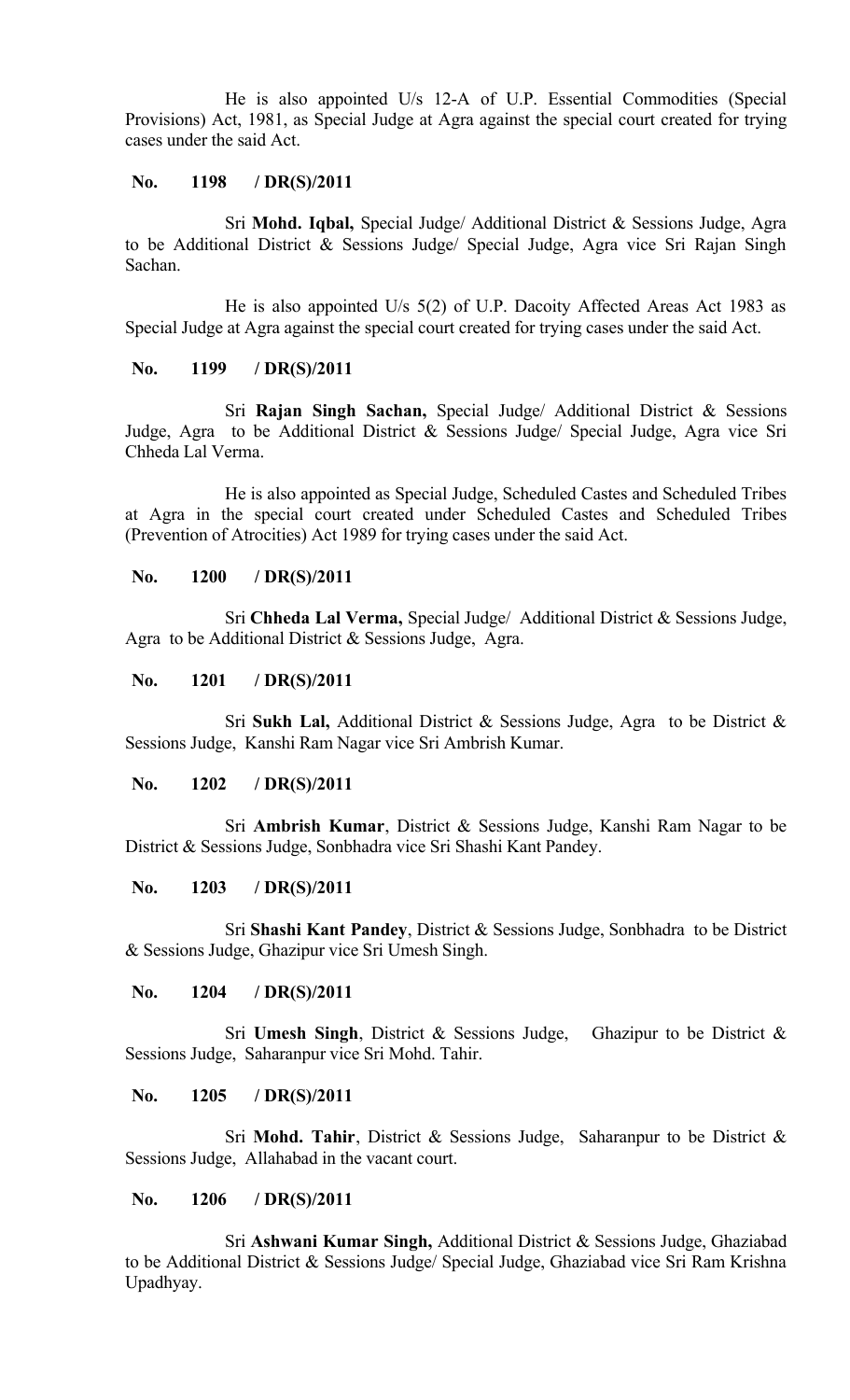He is also appointed U/s 12-A of U.P. Essential Commodities (Special Provisions) Act, 1981, as Special Judge at Ghaziabad against the special court created for trying cases under the said Act.

# **No. 1207 / DR(S)/2011**

Sri **Ram Krishna Upadhyay,** Special Judge/ Additional District & Sessions Judge, Bahraich to be Additional District & Sessions Judge, Bahraich.

# **No. 1208 / DR(S)/2011**

Sri **Shyam Lal-I,** Additional District & Sessions Judge, Ghaziabad to be Additional District & Sessions Judge/ Special Judge, Ghaziabad vice Sri Krishna Pal Singh-I

He is also appointed as Special Judge, Scheduled Castes and Scheduled Tribes at Ghaziabad in the special court created under Scheduled Castes and Scheduled Tribes (Prevention of Atrocities) Act 1989 for trying cases under the said Act.

# **No. 1209 / DR(S)/2011**

Sri **Krishna Pal Singh-I,** Special Judge/ Additional District & Sessions Judge, Ghaziabad to be Additional District & Sessions Judge, Ghaziabad.

# **No. 1210 / DR(S)/2011**

Sri **Ajai Verma,** Additional District & Sessions Judge, Bahraich to be District & Sessions Judge, Mahoba vice Sri Om Prakash Sinha.

#### **No. 1211 / DR(S)/2011**

Sri **Om Prakash Sinha**, District & Sessions Judge, Mahoba to be District & Sessions Judge, Deoria in the vacant court.

# **No. 1212 / DR(S)/2011**

Sri **Shiva Prasad,** Additional District & Sessions Judge, Kanpur Nagar to be Additional District & Sessions Judge/ Special Judge, Kanpur Nagar vice Sri Ramesh Kumar Tripathi.

He is also appointed U/s 12-A of U.P. Essential Commodities (Special Provisions) Act, 1981, as Special Judge at Kanpur Nagar against the special court created for trying cases under the said Act.

#### **No. 1213 / DR(S)/2011**

Sri **Ramesh Kumar Tripathi,** Special Judge/ Additional District & Sessions Judge, Kanpur Nagar to be Additional District & Sessions Judge, Kanpur Nagar.

## **No. 1214 / DR(S)/2011**

Sri **Arun Prakash,** Additional District & Sessions Judge, Kanpur Nagar to be Additional District & Sessions Judge/ Special Judge, Kanpur Nagar vice Dr. Vijai Laxmi.

He is also appointed as Special Judge, Scheduled Castes and Scheduled Tribes at Kanpur Nagar in the special court created under Scheduled Castes and Scheduled Tribes (Prevention of Atrocities) Act 1989 for trying cases under the said Act.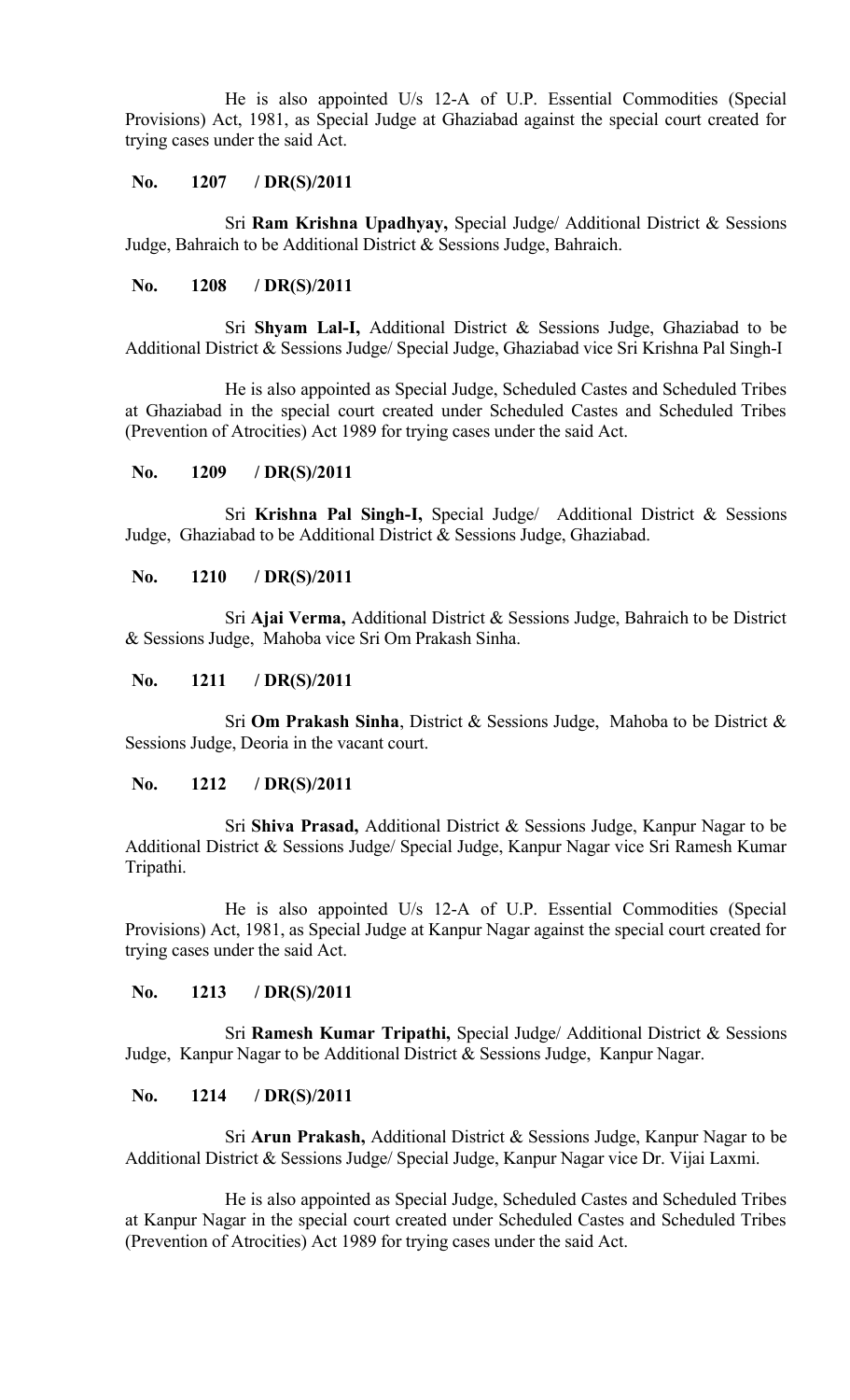# **No. 1215 / DR(S)/2011**

Dr. **Vijai Laxmi,** Special Judge/ Additional District & Sessions Judge, Kanpur Nagar to be Additional District & Sessions Judge, Kanpur Nagar.

#### **No. 1216 / DR(S)/2011**

Sri **Prakash Chandra Mishra,** Additional District & Sessions Judge, Bahraich to be District & Sessions Judge, Kaushambi vice Sri Jagdishwar Singh.

#### **No. 1217 / DR(S)/2011**

Sri **Jagdishwar Singh**, District & Sessions Judge, Kaushambi to be District & Sessions Judge, Jaunpur vice Sri Tanwir Ahmad Siddiqui.

## **No. 1218 / DR(S)/2011**

Sri **Tanwir Ahmad Siddiqui**, District & Sessions Judge, Jaunpur is appointed/ posted as Chairman, State Transport Appellate Tribunal, Lucknow.

## **No. 1219 / DR(S)/2011**

Sri **Ram Prakash-II,** Additional District & Sessions Judge, Pilibhit to be Additional District & Sessions Judge/ Special Judge, Pilibhit vice Sri Sudhir Kumar.

He is also appointed U/s 12-A of U.P. Essential Commodities (Special Provisions) Act, 1981, as Special Judge at Pilibhit against the special court created for trying cases under the said Act.

#### **No. 1220 / DR(S)/2011**

Sri **Sudhir Kumar,** Special Judge/ Additional District & Sessions Judge, Pilibhit to be Additional District & Sessions Judge, Pilibhit.

# **No. 1221 / DR(S)/2011**

Sri **Liaqat Ali-II,** Additional District & Sessions Judge, Pilibhit to be Additional District & Sessions Judge/ Special Judge, Pilibhit vice Sri Surendra Prakash Singh.

He is also appointed as Special Judge, Scheduled Castes and Scheduled Tribes at Pilibhit in the special court created under Scheduled Castes and Scheduled Tribes (Prevention of Atrocities) Act 1989 for trying cases under the said Act.

## **No. 1222 / DR(S)/2011**

Sri **Surendra Prakash Singh,** Special Judge/ Additional District & Sessions Judge, Pilibhit to be Additional District & Sessions Judge, Pilibhit.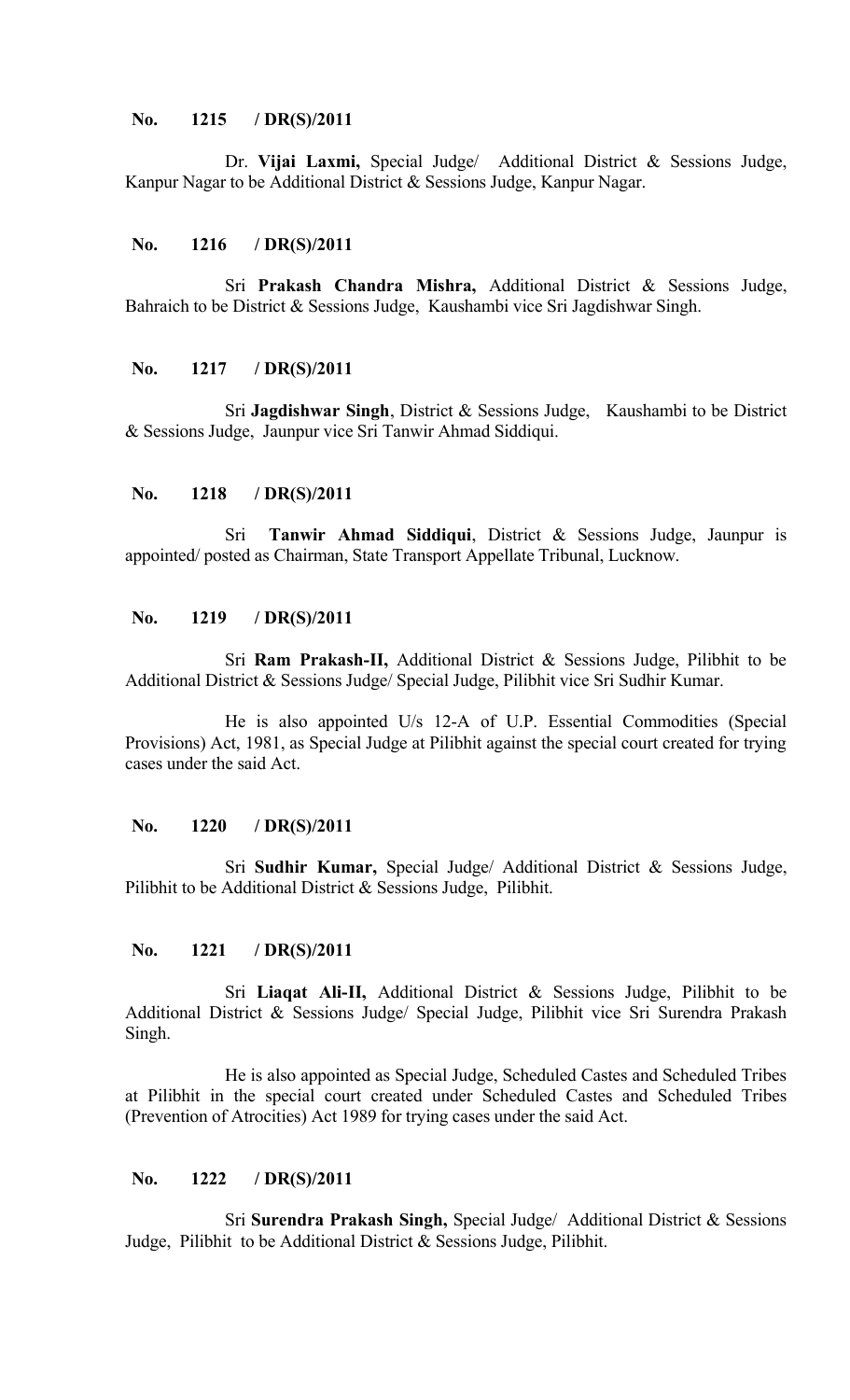# **No. 1223 / DR(S)/2011**

Sri **Shubhendra Kumar,** Additional District & Sessions Judge, Bahraich to be District & Sessions Judge, Maharajganj in the vacant court.

## **No. 1224 / DR(S)/2011**

Sri **Shamsher Bahadur Singh,** Officer on Special Duty, Chhatrapati Shahuji Maharajnagar is appointed/ posted as Member, Administrative Tribunal-II& III, U.P., Lucknow.

## **BY ORDER OF THE COURT,**

# Sd/-  **(VISHNU CHANDRA GUPTA) REGISTRAR GENERAL**

#### **No. 314 / DR (S)/ 2011, Dated: Allahabad: September 14, 2011**

Copy forwarded for information and necessary action to:

- 1. The Executive Chairman, U.P. State Legal Services Authority, Third Floor, Jawahar Bhawan Annexe, Lucknow-226001
- 2. Pramukh Sachiv, Niyukti, U.P. Shasan, Lucknow.
- 3. Pramukh Sachiv, Nyay Evam Vidhiparamarshi, Uttar Pradesh Shasan, Lucknow.
- 4. The Special Secretary (Law) and Additional Legal Remembrancer, Government of U.P. Supreme Court (Legal Cell), III Floor, Bar Council of India Building, 21 Rouse Avenue Urdu Ghar Marg, New Delhi.
- 5. The Director, Institute of Judicial Training & Research, U.P., Vineet Khand, Gomti Nagar, Lucknow. (Information available on E-mail).
- 6. The Additional Director, Treasury, Camp Office, First Floor, New Treasury Building, Kutchery Road, Allahabad.
- 7. All the District & Sessions Judges subordinate to the High Court of Judicature at Allahabad. (Information available on E-mail).

8.

- S/Sri
- (a) Om Prakash Verma-II, District & Sessions Judge, Hardoi
- (b) Gopal Singh Chandel, District & Sessions Judge, Jalaun at Orai
- (c) Bharat Bhushan, District & Sessions Judge, Baghpat
- (d) Bachchoo Lal, District & Sessions Judge, Jhansi
- (e) Chhote Lal, District & Sessions Judge, Azamgarh.
- (f) Dina Nath-II, District & Sessions Judge, Faizabad
- (g) Ram Briksh Yadav,, District & Sessions Judge, Gonda
- (h) Raj Vir Sharma,, District & Sessions Judge, Kushinagar at Padrauna
- (i) Shashi Kant, District & Sessions Judge, Gorakhpur
- (j) Anil Kumar Srivastava-III, District & Sessions Judge, Aligarh
- (k) Harbansh Kumar Saxena, District & Sessions Judge, Sultanpur
- (l) Smt. Vijay Lakshmi, District & Sessions Judge, Mainpuri
- (m) Ashok Kumar-VIII, District & Sessions Judge, Banda
- (n) Mushaffey Ahmad, District & Sessions Judge, Sitapur
- (o) Brijesh Kumar Srivastava-II, District & Sessions Judge, Ballia
- (p) Mohd. Tahir, District & Sessions Judge, Saharanpur
- (q) Umesh Singh, District & Sessions Judge, Ghazipur
- (r) Shashi Kant Pandey, District & Sessions Judge, Sonbhadra
- (s) Ambrish Kumar, District & Sessions Judge, Kanshiram Nagar
- (t) Anil Kumar Sharma, District & Sessions Judge, Pilibhit.
- (u) Ram Autar Kaushik, District & Sessions Judge, Kannauj
- (v) Zaki Ullah Khan, District & Sessions Judge, Rae-bareli
- (w) Harshu Dayal Srivastava, District & Sessions Judge, Ambedkarnagar at Akbarpur
- (x) Tanwir Ahmad Siddiqui, District & Sessions Judge, Jaunpur
- (y) Jagdishwar Singh, District & Sessions Judge, Kaushambi
- (z) Om Prakash Sinha, District & Sessions Judge, Mahoba
- (aa) Shamsher Bahadur Singh, Officer on Special Duty, Chhatrapati Shahuji